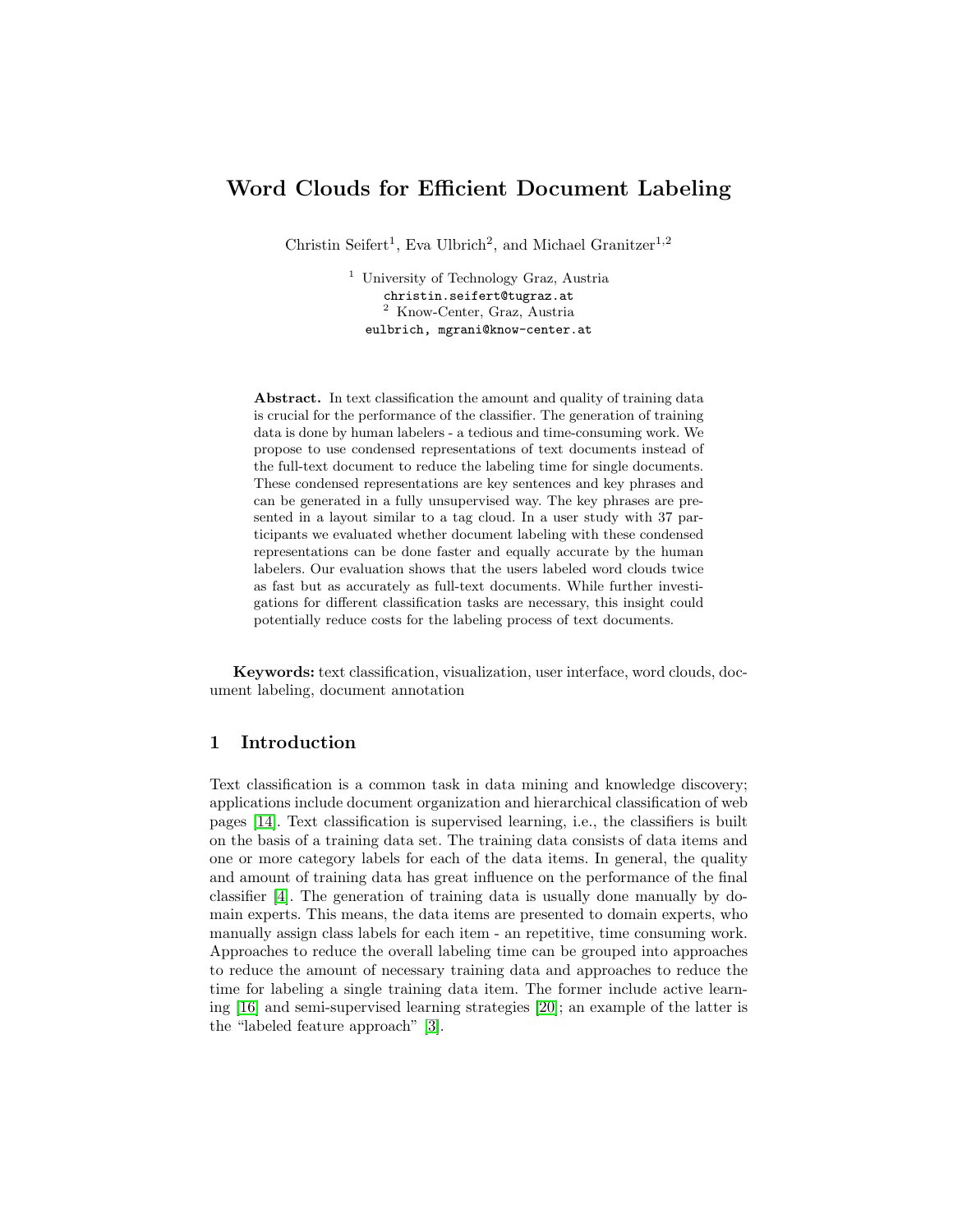In the work presented here we follow the second route by reducing the time required to label single training items for text classification. The assumption is that the information the user needs to identify the category is hidden in some key parts of the document. Conversely most parts of the document can be considered as irrelevant, they do either not contribute information for the task of finding the correct category or even distract the user from identifying the correct category. Especially for long documents, the cognitive effort for filtering irrelevant information is high. The idea of this paper is to perform this filtering of irrelevant information automatically. We develop compressed representations of text documents and investigate whether these representations are appropriate for identifying the categories accurately, but with reduced time efforts. More specifically, we use key sentences and key phrases as compressed representations, both of which can be automatically extracted from text documents using the TextRank algorithm [\[11\]](#page-14-3). The extracted key phrases are presented as a cloud similar to a tag cloud using a special layout for the key words.

We perform a user evaluation to investigate whether the developed representations (key sentences and key phrases) reduce the labeling time for a single document while guaranteeing that the category is still identifiable. We compare these representations to the baseline of text documents represented as full-text.

From our user evaluation we conclude that labeling key phrases is twice as fast as labeling full-text documents while the accuracy remains the same.

The remainder of this paper is structured as follows: Section [2](#page-1-0) discusses related work for minimizing annotation time, text summarization, and keyword layout. Section [3](#page-2-0) explains the algorithms for extracting key sentences and phrases as well as the cloud layout for the key phrases. Section [4](#page-4-0) and [5](#page-8-0) describe the user evaluation followed by a discussion of the results in section [6.](#page-12-0)

## <span id="page-1-0"></span>2 Related Work

In the field of Machine learning, active learning is the most prominent approach to reduce the overall number of required training data [\[16\]](#page-14-1). In active learning the learning algorithm itself selects the most beneficial unlabeled item and updates its classification hypothesis using the label provided by the user [\[16\]](#page-14-1). Active learning aims at minimizing the number of training samples to be labeled and thus reducing the overall labeling time. However there is evidence, that (i) sequential active learning may increase the number of required training samples [\[13\]](#page-14-4), (ii) batch-mode active learning may also require more training samples than random sampling. Furthermore, Tomanek & Olsen [\[18\]](#page-14-5) found out in their web survey that some experts in the natural language processing community do not trust active learning to work. The research of Baldridge & Palmer [\[2\]](#page-13-2) showed that whether active learning works can depend on the experience level of the annotator. In their experiments, expert annotators performed best with uncertainty-based active learning, while non-expert annotators achieved better results using random sampling.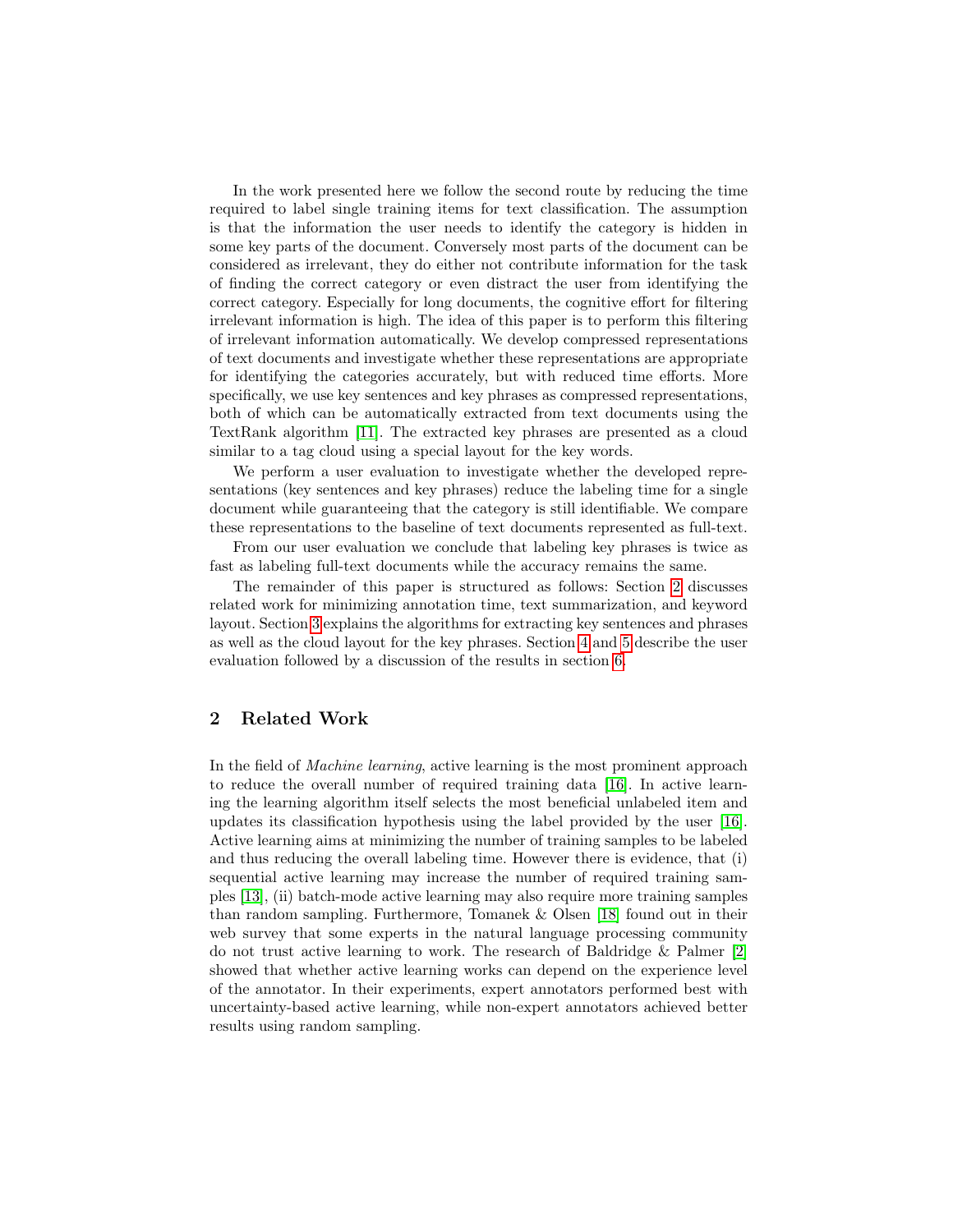While active learning minimizes the number of training documents, our goal is to minimize the time the user needs for identifying the category of a single document. Thus, active learning and our condensed text representations can be easily combined. Another work for minimizing the time required for labeling single items was done by Druck et al. [\[3\]](#page-13-1). The authors showed that using labeled features, i.e. single words, instead of labeled text documents resulted in better classifier accuracy given limited labeling time. However, their approach is tailored towards a specific learning algorithm which may not be the algorithm of choice for a given text classification task. In contrast to their work, our approach is classifier agnostic, we efficiently generate a set of training documents that can then be used to train any classification algorithm.

Text Summarization aims at producing a shorter version of the text while retaining the overall meaning and information content. Gupta and Lehal [\[7\]](#page-13-3) present a review for extractive summaries from texts. Extractive summaries are a selection of meaningful document parts, while abstractive summaries are shorter rephrasing of the text. We chose to use the TextRank algorithm [\[11\]](#page-14-3) as it allows for text summarization on two different levels of granularity by extracting (i) key sentences and (ii) key phrases.

Also the field of Information Visualization has to offer ideas on alternative text representations [\[21\]](#page-14-6). Most of the visualizations show additional aspects of the text which are not instantly accessible in full-text representations. The Word Tree [\[19\]](#page-14-7) for example, is a application of a keyword-in-context method and visualizes word concordances. In TextArc [\[12\]](#page-14-8) word frequencies and distributions of all words in the text are visualized. These visualizations allow to interactively investigate and explore the texts, but are neither condensing the text nor designed as topical summaries. PhraseNet [\[9\]](#page-14-9) shows interword relations and may be considered as a condensed visualization of a text as two occurrences of the same phrase are collapsed into one node in the graph. True visual text summarizations are word clouds, such as Wordle [\[1\]](#page-13-4), or the Document Cards visualization [\[17\]](#page-14-10). The latter on also resembles a normal word cloud in absence of tables or images in the documents. We use a special layout algorithm for displaying our word cloud [\[15\]](#page-14-11), which has the following properties: (i) the words are all displayed horizontally for better readability, (ii) the most important words are in the center of the visualization, (iii) there is no line-by-line alignment of the single words. We think that this special layout best resembles the nature of the extracted key phrases: There is a relation between the extracted key phrases because they originate from the same text, but the nature of the relation is unclear and the information of the sequence is lost.

### <span id="page-2-0"></span>3 Methodology

This section presents the methodology to evaluate the effect of different text representations on manual labeling speed and accuracy.

Figure [1](#page-3-0) gives an overview of our methodology. Starting from text documents (on the left) three different paths for generating the three different text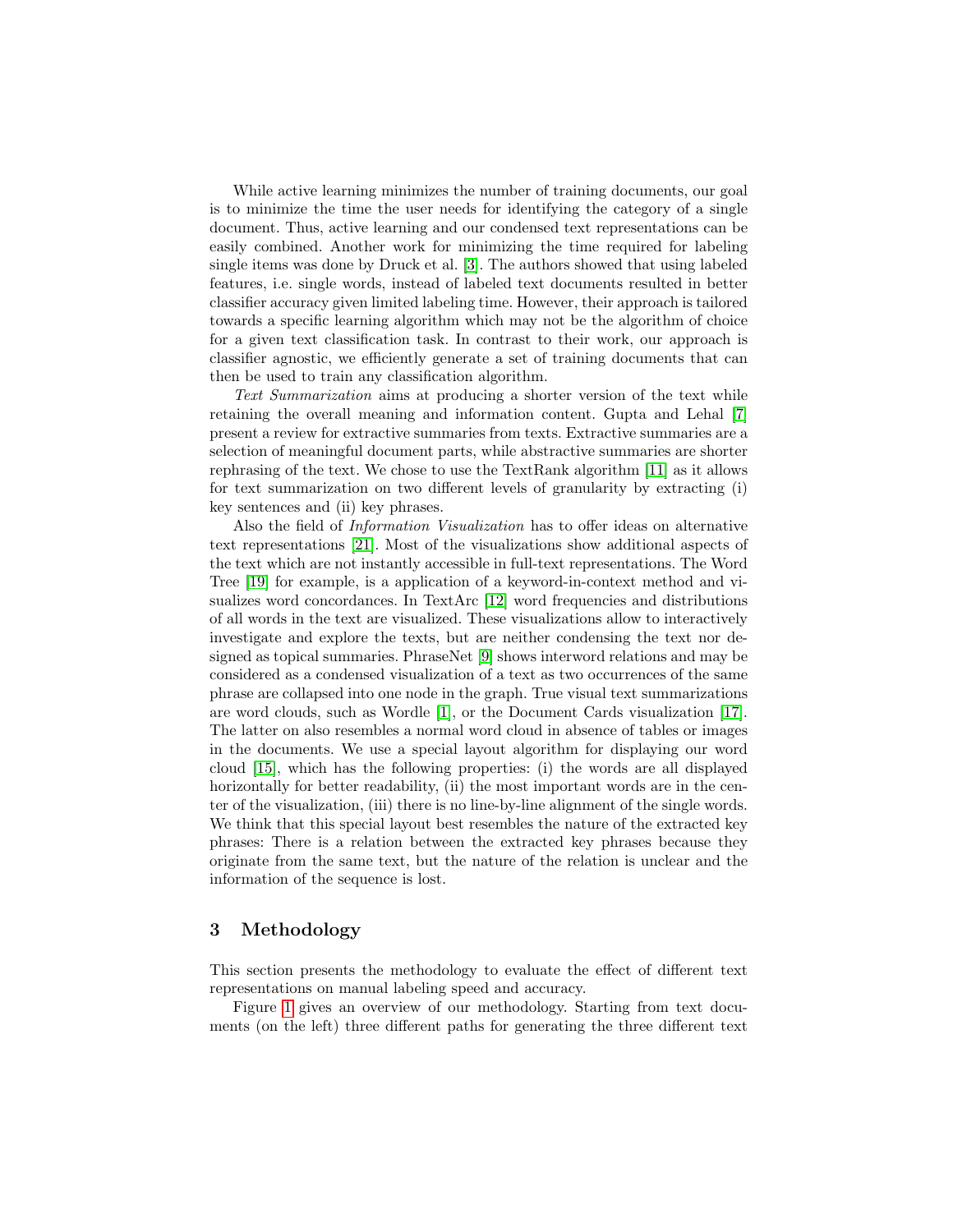<span id="page-3-0"></span>

Fig. 1: Overview of the methodology

representation forms are shown. In this paper we use the word "condition" as a synonym for the text representation form, because each text representation form resembles a condition in our user evaluation. The three different conditions are denoted as  $\bf{F}$  for full-text,  $\bf{S}$  for key sentences (and named entities) and  $\bf{P}$  for key phrases. In the following subsections the steps to generate the key phrases and key sentences are explained in detail. The full-text conditions serves as baseline to which we compare the users' labeling accuracy.

#### <span id="page-3-1"></span>3.1 Keyword and Key Sentence Extraction

We applied the TextRank algorithm [\[11\]](#page-14-3) to extract key sentences and key words from a document. The TextRank algorithm is a graph-based ranking algorithm. The relevance of a node in the graph is determined by a voting mechanism. All predecessor nodes vote for a specific node, the score of a node is calculated from the scores of its predecessors. The final score for all nodes is determined by iteratively calculating the score for each node until the algorithm converges. To apply the TextRank algorithm, the documents need to be preprocessed. For pre-processing we used a standard information extraction pipeline consisting of the following steps: tokenization, stemming, stop-word removal, part-of-speech tagging and named entity extraction. The named entities of type "person" were added to the extracted key phrases and together they represent the key phrase condition  $P$  in the experiments.

TextRank for Key Sentence Extraction: For extracting key sentences the graph is constructed as follows: One node is created for each sentence. An edge between two nodes is created if their sentences are similar to each other. The similarity between two sentences is a function of their overlapping words, for instance the cosine similarity of the feature vectors of the sentences in a vector-space representation. On this weighted, undirected graph the graph-based ranking algorithm is applied. After the algorithm has converged, the nodes are sorted according to their score and the topmost nodes are selected.

TextRank for Keyword Extraction: For extracting keywords the graph is constructed as follows: (i) the text is split into tokens, (ii) part-of-speech tags are assigned to each token, (iii) for each token or all tokens for a specific part-ofspeech tag a node is created, (iv) a link between two nodes is created if the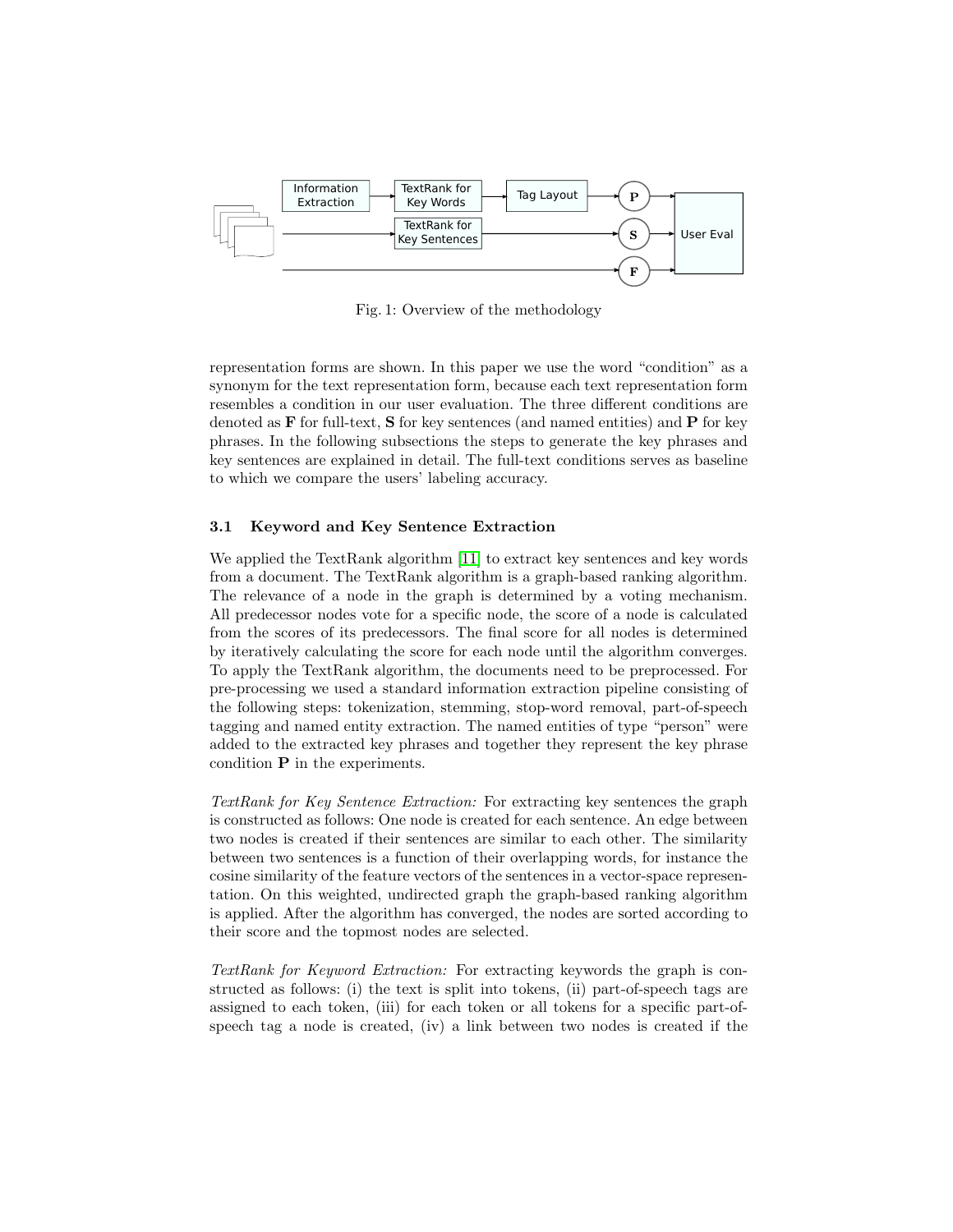words co-occur within a given window. On this unweighted, undirected graph, the graph-based ranking algorithm is applied. After the algorithm has converged, the nodes are sorted according to their score and the top  $T$  words are taken for post-processing. In the post-processing step, sequences of adjacent keywords are collapsed to multi-word keywords also termed key phrases.

#### <span id="page-4-1"></span>3.2 Keyword Layout

The key phrases extracted by the TextRank algorithm may originate from any location of the source text. Two key phrases may belong to the same sentence and share the same context but they also may not. Consequently two key phrases have a relation as they are extracted from the same text but we do not know (anymore) which type of relation it is. We chose to use a layout for the key phrases and named entities that reflects this uncertainty in the relations. A line-by-line (Western reading-direction) layout would indicate either a relation in reading direction between the words, or none relation at all for people used to read tag clouds. We chose a layout algorithm from the family of tag layout algorithms described in [\[15\]](#page-14-11), where the words are laid out in a circular manner, starting from the center-of-mass of the visualization boundary. The interesting property of this layout algorithm for our use case is that words are not aligned on a line and thus reading line-by-line is not possible. Compared to other words clouds, such as Wordle [\[1\]](#page-13-4) the words are still easily readable, because all words are aligned horizontally.

## <span id="page-4-0"></span>4 User Evaluation

In the user evaluation we wanted to examine whether the text representation form (full-text, key sentences, key phrases) had an influence on the correctness of the labels assigned to the documents and the time required for labeling. Moreover we wanted to examine the influence of the potential mislabelings on different classifiers. In particular we tested the following hypotheses:

- H1 The time required for labeling key phrases or key sentences is significantly less than for labeling full-text documents
- H2 There is no difference in the number of correct labels between key phrases, key sentences and full-text.
- H3 There is no difference in classifier accuracy when using labels generated in the key phrases, key sentences or full-text condition.

#### 4.1 Design

We used a within-subjects design. The independent variable is the text representation form with three different levels (full-text  $\bf{F}$ , key sentences  $\bf{S}$  and key phrases P). We measured task completion time and correctness of the task (dependent variables). The task completion time is measured as the time difference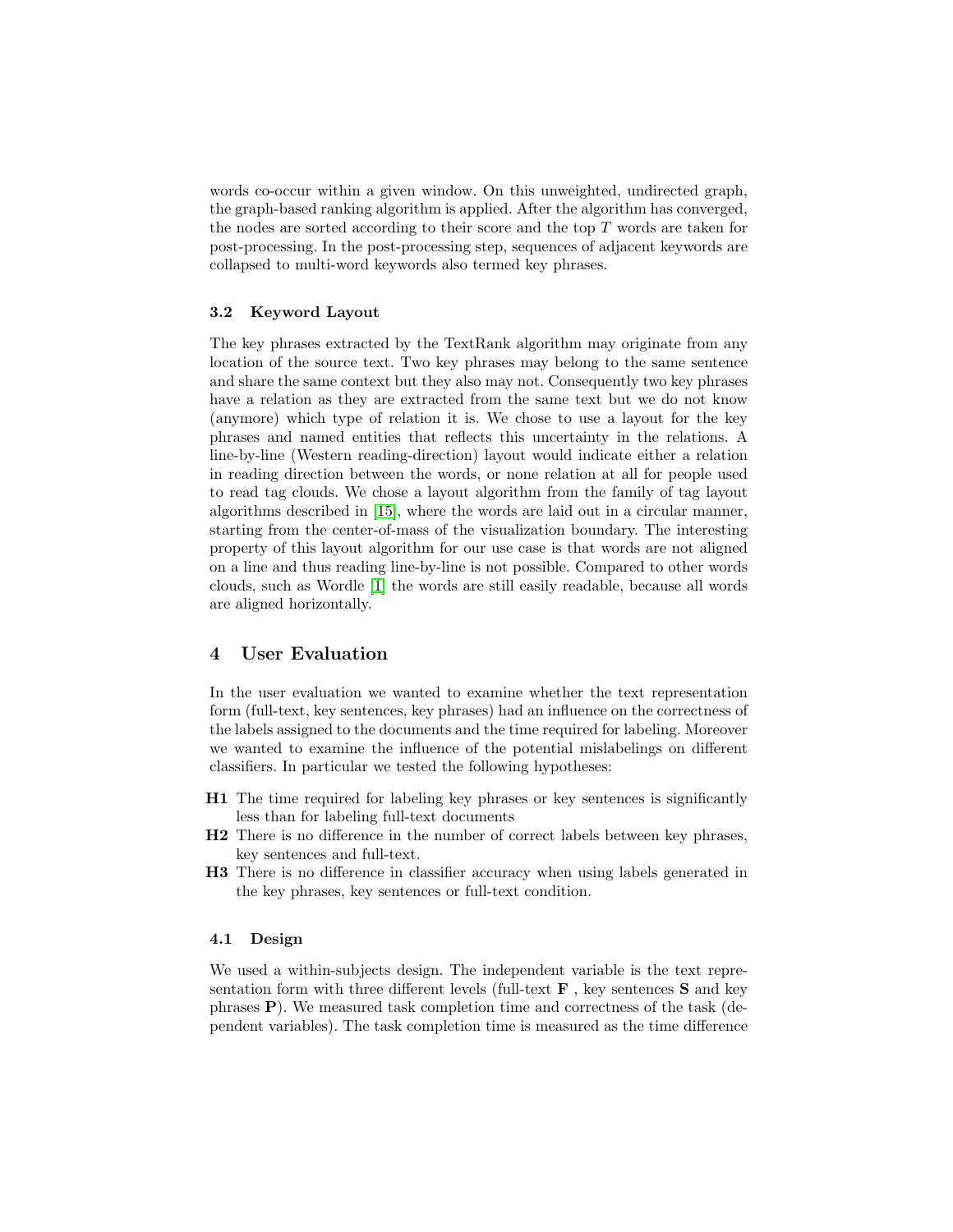<span id="page-5-0"></span>

Fig. 2: Overview of the evaluation procedure, I abbreviates an Introduction step, F (full-text), S (key sentences), and P (key phrases) denote the different conditions.

between the user first seeing the document and finishing the assignment for this document. Correctness of the task is calculated as the number of correct user labels by comparing the user labels to the ground truth of the annotated corpus.

#### 4.2 Procedure

Figure [2](#page-5-0) gives an overview of the evaluation procedure. For each participant, the study started with an introduction of the task and with an example document for each condition. Then the participant had time to ask questions. Thereafter the participant was asked to fill out a demographic questionnaire. Then, the three trials on the computer started. The sequence of conditions  $(F, S \text{ and } P)$ and the documents were randomly chosen from the data set (see section [4.3](#page-5-1) for details). For one trial (10 subsequent documents) the presentation form was the same (e.g., all documents presented as full-text). Each trial started with an introductory screen. After the participant had clicked the "OK" button, the measurements started. We measured the task completion time (the time between the two subsequent clicks on the "OK" button) and collected the labels that the participants assigned to the presented articles. For each of the three conditions, we computed the mean value for the completion time and counted the number of correct labels. Thus, for each participant  $i, 1 \leq i \leq 37$  we obtained one single value for the number of correct labels  $l_i^c$ , and completion time  $t_i^c$  per condition  $c \in \{F, S, P\}.$ 

#### <span id="page-5-1"></span>4.3 Test Material

We used a German news corpus from the Austrian Press Agency consisting of 27570 news articles from the year 2008. The corpus is fully labeled, i.e., each news article is annotated with one of the five classes "economy, sports, culture, politics, science". The articles are nearly equally distributed over the classes. The length of the articles varies between 2 and 2720 words, the average length is 247.2 words. We chose the longest articles of the corpus for our experiment, i.e. the articles longer than the 3rd quantile  $(> 337 \text{ words})$  without the statistical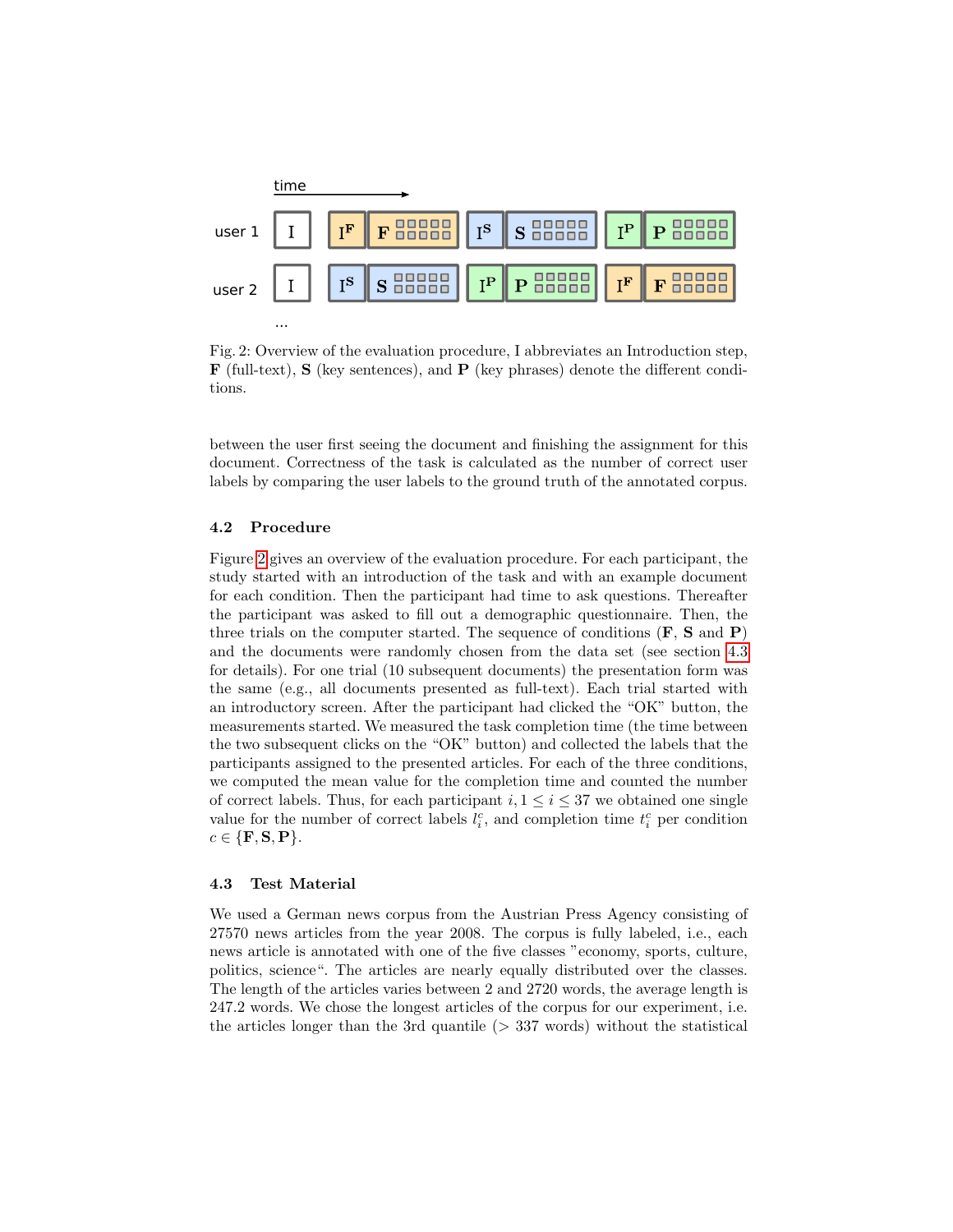<span id="page-6-0"></span>

Fig. 3: Screen shots of the application for the full-text condition F. Data is extracted from the German test corpus.

outliers (articles with  $> 655$  words). This leaves 6328 articles for the experiment, 1508 in class "culture", 1023 in "economy", 1409 in "politics, 1457 in "science" and 931 in "sports".

For each condition a set of documents is presented to the user, we chose to take 10 documents per condition. The document set for a condition is denoted as  $D^{\mathbf{F}}, D^{\mathbf{S}}, D^{\mathbf{P}}$  respectively. For a user k the sets are denoted as  $D_k^{\mathbf{F}}, D_k^{\mathbf{S}}, D_k^{\mathbf{P}}$ . All articles in all document sets are distinct, i.e., no users gets a document twice. For articles in set  $D^S$  key sentences, for articles in set  $D^P$  key phrases and named entities were extracted as described in section [3.1.](#page-3-1) The key sentences and the full-text were displayed in a normal text windows (see figure [3](#page-6-0) for an full-text example and figure [4](#page-7-0) for key sentences). The key phrases and named entities were laid out with the tag layout algorithm described in section [3.2.](#page-4-1) In order to visually separate key phrases and named entities, the key phrases were colored black and the named entities were colored blue. An example for a key phrases representation is shown in figure [5.](#page-7-1)

#### 4.4 Participants

37 German-speaking volunteers participated in the evaluation, 18 females and 19 males. 23 of the participants were technical professionals while 14 were experts of other domains. The age of the participants ranged from 25 to 58 years (average 32.5 years).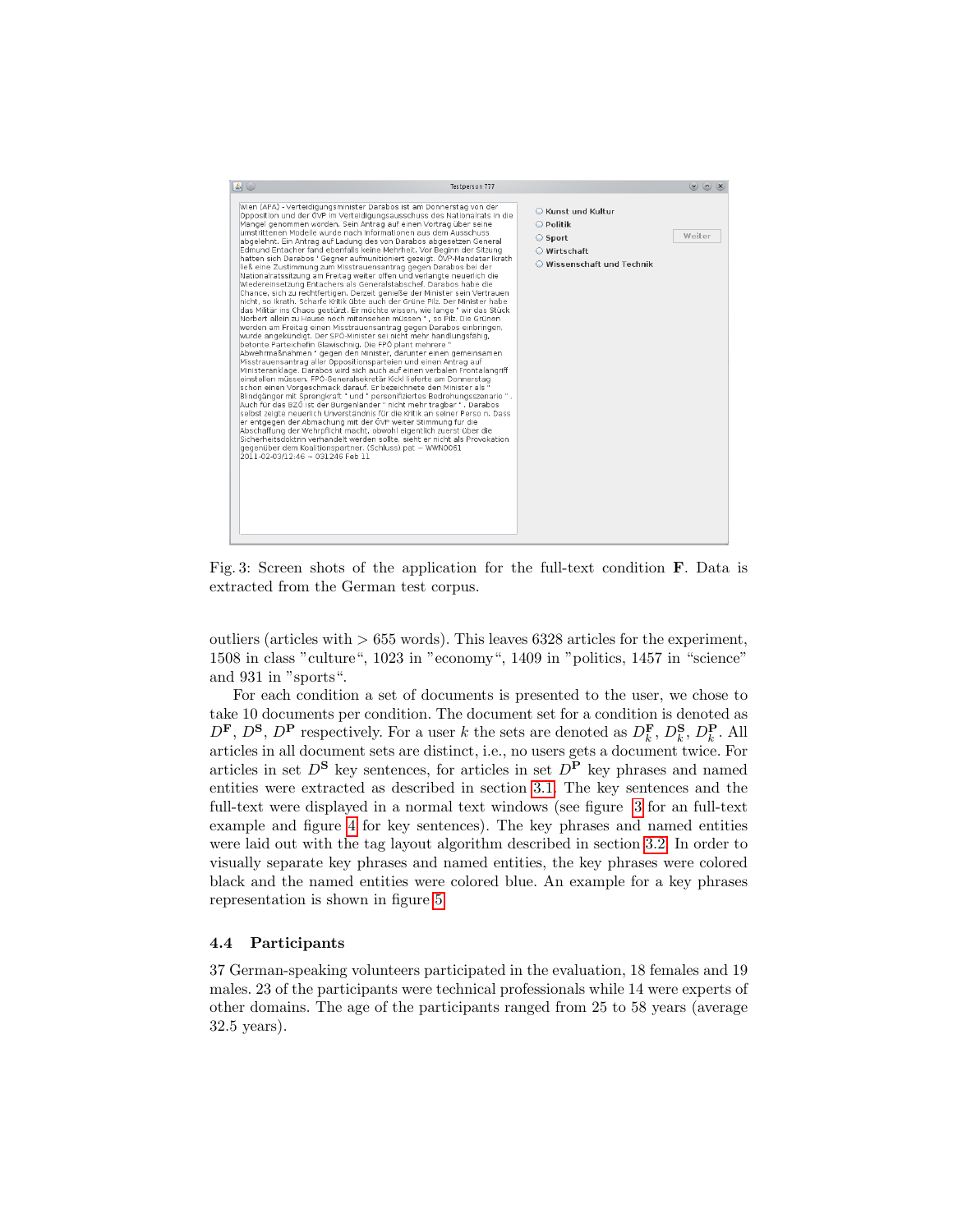<span id="page-7-0"></span>

Fig. 4: Screen shots of the application for the key sentences condition S. Data is extracted from the German test corpus.

<span id="page-7-1"></span>

| Kunst und Kultur                                                                                                                                                                                                                                                                                                                                                                                                  | Testperson 777 | $\bullet$ $\bullet$ $\times$ |
|-------------------------------------------------------------------------------------------------------------------------------------------------------------------------------------------------------------------------------------------------------------------------------------------------------------------------------------------------------------------------------------------------------------------|----------------|------------------------------|
| Sport<br>○ Wirtschaft<br>O Wissenschaft und Technik<br>Heinz Becker Magdalena Morscher Susanne Kofler<br>sportlichen Bundesmeisterschaft Disziplinen<br>Seniorenbund Riesentorlauf Becker aktiven<br>Teilnehmer Seniorenbundes Langlauf<br>Salzburger Österreichischen Abtenau<br>seniorenbund Minuten aktive Andreas Khol<br>David Zwilling Georg Augustin Heinz K Johann Riepler<br>Franz Wolfinger Anna Haider | ○ Politik      | Weiter                       |

Fig. 5: Screen shots of the application for the key phrases condition F. Data is extracted from the German test corpus. Named entities are colored blue.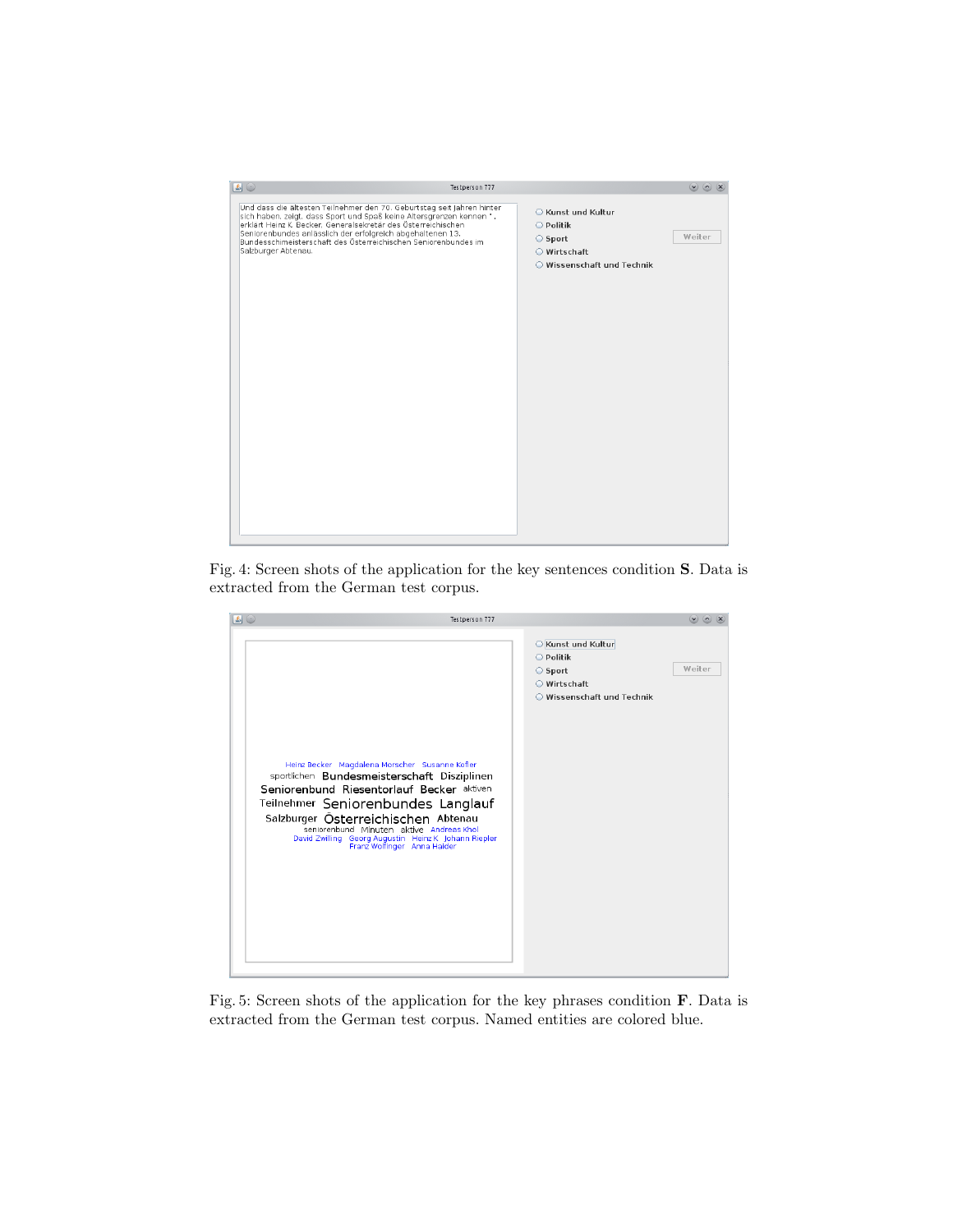#### 4.5 Environment

The participants were tested in a calm environment without noise distractions or additional attendees. The task was performed on a Dell Latitude e650 notebook running Windows XP Professional. The notebook was equipped with an Intel Core Duo 2.26 GHz and 3 Gb RAM. The display resolution was 1440 x 900 pixels. All users were required to use the USB mouse (and not the touch pad).

### <span id="page-8-0"></span>5 Results

Table [1](#page-8-1) and figure [6](#page-9-0) summarize the measures for the number of correctly labeled examples and the task completion time. Altogether, the users assigned 290 correct labels in the full-text condition, 281 in the key sentences condition and 305 in the key phrases condition. In total 370 documents (10 documents per user, 37 users) were labeled in each condition. In the following sections we describe in detail how we tested the three hypotheses enumerated at the beginning of section [4.](#page-4-0)

<span id="page-8-1"></span>Table 1: Overview of labeling time and number of correct labels (out of 10) for each condition. Values averaged over all users, showing mean and standard deviation.

|                                     | full-text     | key sentences key phrases |               |
|-------------------------------------|---------------|---------------------------|---------------|
| correct labels                      | $7.84 + 1.24$ | $7.59 + 1.38$             | $8.24 + 1.23$ |
| completion time [s] $19.9 \pm 13.8$ |               | $10.7 \pm 4.4$            | $10.4 + 4.1$  |

#### <span id="page-8-2"></span>5.1 Influence on Labeling Accuracy

We tested whether the difference in the correct number of labels reported in table [1](#page-8-1) are significant (Hypothesis H1). The correct number of labels is denoted as  $l_i^c$  for person i and condition c. As can be seen from the histograms of fig-ure [7](#page-9-1) the three variables  $l^f$ ,  $l^s$  and  $l^p$  seem to be not normally distributed and thus the precondition for performing ANOVA or paired T-tests is not satisfied. However, we still tested the variables  $l^f$ ,  $l^s$  and  $l^p$  for normal distribution using the Shapiro-Wilks test. All variables are not normally distributed, assuming  $\alpha$  < .05. Therefore, we tested on equal means with Wilcoxon rank sum test for unpaired samples. The null hypothesis for the test was that the means are equal, we set  $\alpha = 0.05$ . No difference in the mean values was found between full-text and key phrases  $(W = 563, p = .177)$  and between full-text and key sentences  $(W = 754, p = .441)$ . Comparing key sentences to key phrases we found a significant difference in the mean values  $(W = 504, p = .46)$ .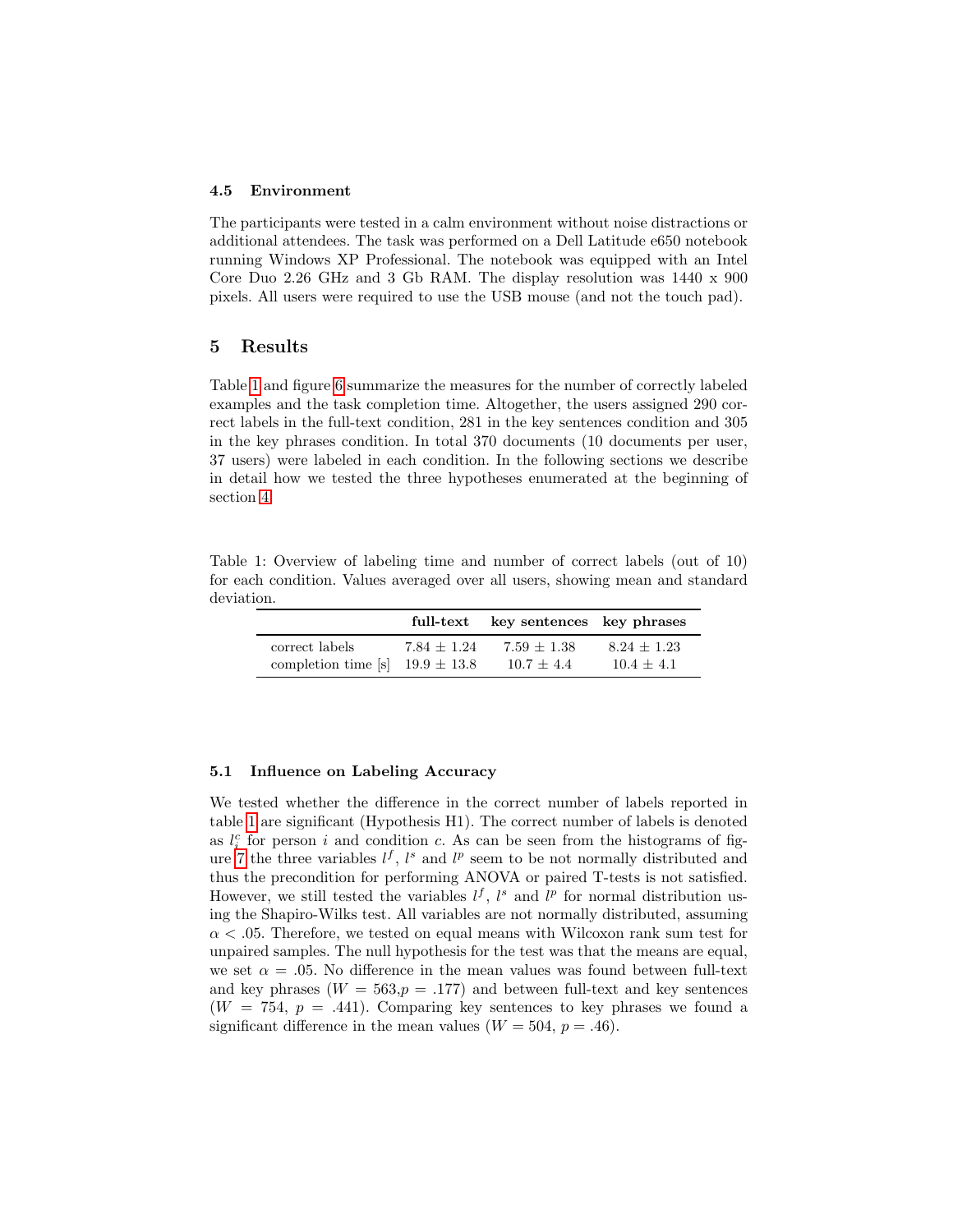<span id="page-9-0"></span>

Fig. 6: Box plots for task completion time and number of correct labels averaged over all users

<span id="page-9-1"></span>

Fig. 7: Histograms of the number of correct labels averaged over all users

Summing up, we found out that users assigned significantly less correct labels when using the key sentence representation of the documents, but performed equally well with the full-text representation and the word cloud.

#### 5.2 Influence on Labeling Time

We tested further whether the differences in task completion time reported in table [1](#page-8-1) are significant (Hypothesis H2). The average time for labeling is denoted as  $t_i^c$  for person i and condition c. As can be seen from the histograms of fig-ure [8](#page-10-0) the three variables  $t^f$ ,  $t^s$  and  $t^p$  seem to be not normally distributed and thus the precondition for performing ANOVA or paired T-tests is not satisfied. However, we still tested the variables  $t^f$ ,  $t^s$  and  $t^p$  for normal distribution using the Shapiro-Wilks test. All variables are not normally distributed, assuming  $\alpha$  < .05. Therefore, we tested on equal means with Wilcoxon rank sum test for unpaired samples. The null hypothesis for the test was that the means are equal,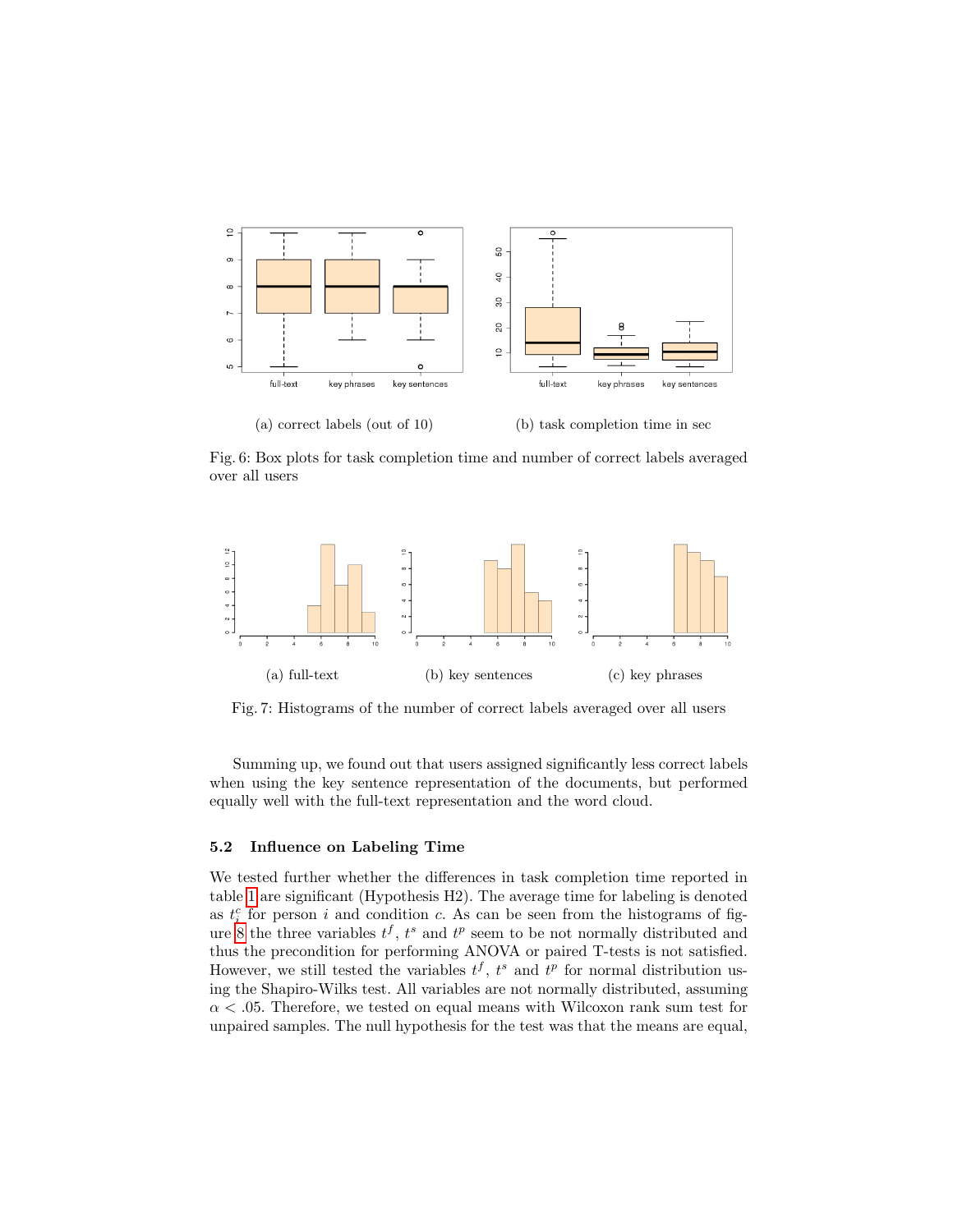<span id="page-10-0"></span>

Fig. 8: Histograms for the task completion times averaged over all users

we set  $\alpha = 0.05$ . No difference in the mean values was found between the full-text and key sentences ( $W = 705$ ,  $p = .830$ ). On the contrary, we found a significant difference comparing full-text and key phrases  $(W = 956, p = .003)$  and full-text and key sentences  $(W = 982, p = .001)$ .

Summing up, we found out that users labeled the items significantly faster when using the key sentence or the key phrases representation than when using the full-text representation of the documents.

## 5.3 Influence on Classifier Accuracy

As reported in section [5.1](#page-8-2) we found out that users labeled less accurately when using the key sentence representation of the text documents. We further wanted to test, whether this mislabeling would have an influence on classifiers trained on the erroneous labels (Hypothesis H3). To do so, we created two different training data sets for each condition, resulting in 6 different training data sets. Both training sets for one condition contained the documents processes by all users in this condition, one was extended by the original labels (the ground truth) and the other one was extended by the user labels. We further created an evaluation data set of 6000 randomly selected items from the data set. None of the evaluation items was contained in any of the training data sets. We trained various classifiers on both training data sets for each condition, and evaluated the trained classifiers on the evaluation data set.  $a_o^c$  denotes the accuracy of the classifier trained on original labels,  $a_u^c$  denotes the accuracy of the classifier trained on user labels for condition c. We used the following classifiers:

- bagging with decision stumps (denoted Bagging-DT) and AdaBoost with decision stumps (denoted Adaboost-DT) from the Mallet machine learning library [\[10\]](#page-14-12)
- Naive Bayes and Hyperpipes from the WEKA machine learning library [\[8\]](#page-14-13)
- the LibLinear library [\[5\]](#page-13-5)
- our own implementations of the k-Nearest Neighbor classifier (denoted KNN-10 for k=10, and KNN-20 for  $k = 20$ ) and the class-feature-centroid classifier [\[6\]](#page-13-6) (denoted CFC)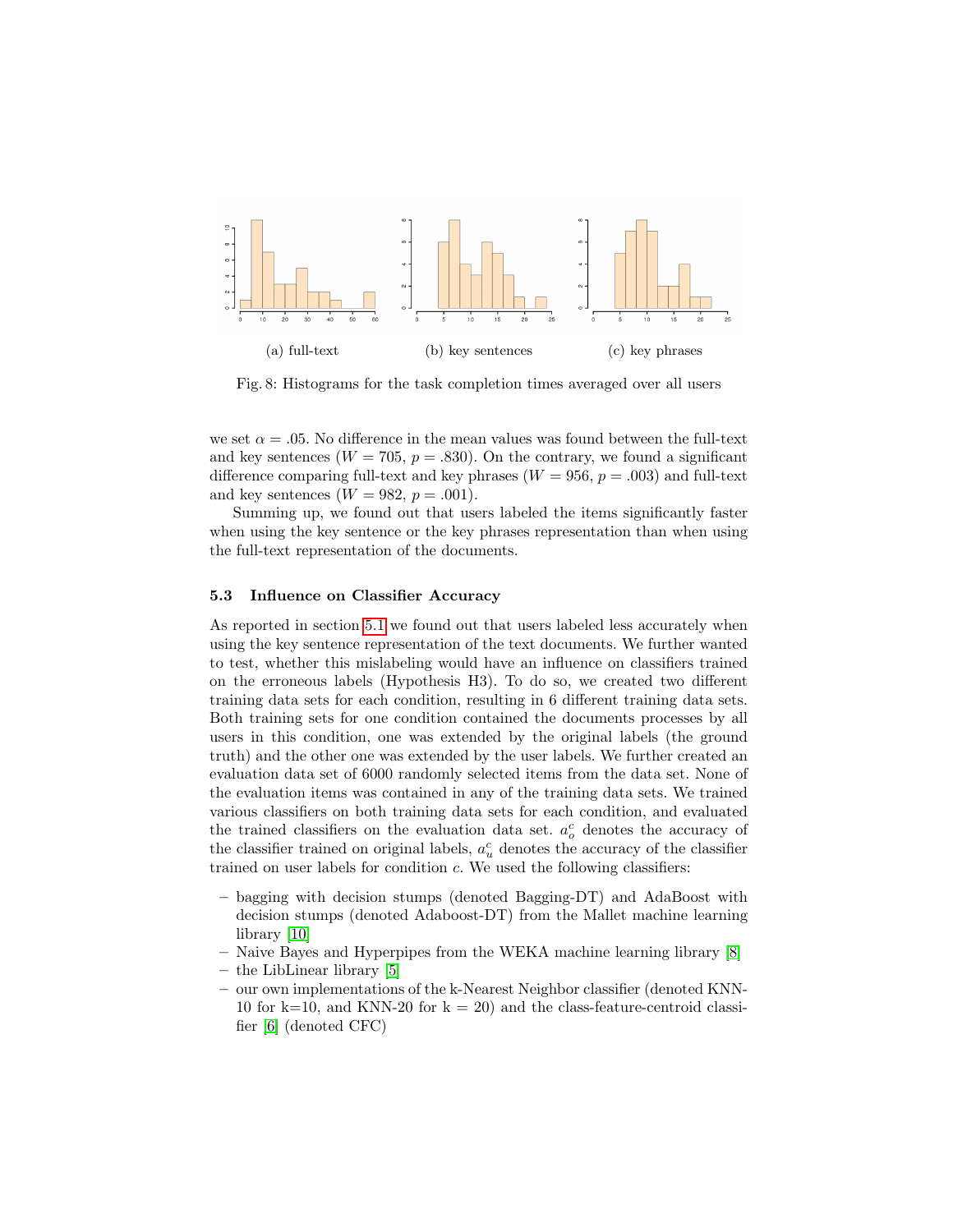|                   |         | full-text |         | key sentences key phrases |         |         |
|-------------------|---------|-----------|---------|---------------------------|---------|---------|
| classifier        | $a^f_a$ | $a_n^f$   | $a_o^s$ | $a_o^s$                   | $a^p_a$ | $a_n^p$ |
| $KNN-10$          | 0.76    | 0.72      | 0.77    | 0.73                      | 0.76    | 0.73    |
| Bagging-DT        | 0.45    | 0.45      | 0.51    | 0.48                      | 0.47    | 0.45    |
| LibLin            | 0.80    | 0.74      | 0.80    | 0.76                      | 0.79    | 0.74    |
| $KNN-20$          | 0.75    | 0.71      | 0.76    | 0.73                      | 0.76    | 0.72    |
| Adaboost-DT       | 0.36    | 0.41      | 0.39    | 0.38                      | 0.33    | 0.31    |
| NaiveBayes        | 0.81    | 0.77      | 0.78    | 0.76                      | 0.79    | 0.76    |
| CFC, $b=2.3$      | 0.78    | 0.73      | 0.78    | 0.73                      | 0.78    | 0.72    |
| <b>Hyperpipes</b> | 0.78    | 0.72      | በ 77    | 0.71                      | 0.77    | 0.67    |

<span id="page-11-0"></span>Table 2: Classifier accuracy when trained on original labels  $(a<sub>o</sub>)$  versus trained on user labels  $(a_u)$ 

Table [2](#page-11-0) reports the accuracy of the classifiers on the evaluation data set. Not surprisingly, the accuracy of the classifier trained on user labels was lower in nearly every case than when trained on the original (ground truth) labels. This is because the ground truth was labeled by domain experts and we did not explicitly communicate the rules for assignin an article to a specific category. Thus, for the boundary articles, i.e., news about a politician attending a sports event, the decision whether the article belongs to category "sports" or "politics" was subjective. Because all articles were randomly selected and aligned to the three conditions this effect is likely to occur equally often in all conditions. The one exception is the Adaboost classifier in the full-text condition. However, this is also the classifier that performs worst for this classification task.

<span id="page-11-1"></span>Table 3: Comparing original labels and user labels: Difference in number of correct labels and classifier accuracy (mean and standard deviation)

|                         | full-text       | key sentences key phrases       |    |
|-------------------------|-----------------|---------------------------------|----|
| $\Delta$ correct labels | 71              | 80                              | 65 |
| Δa                      | $0.034 + 0.037$ | $0.034 + 0.017$ $0.040 + 0.022$ |    |

Table [3](#page-11-1) reports the differences in classifier accuracy averaged over all classifiers for the three conditions. When using the user-labels the accuracy decreases by less than 4% in all conditions. The difference in accuracy for the key phrases seems to be larger ( $\Delta a^p = 0.040$ ) than for the sentence and full-text conditions  $(\Delta a^s = 0.034, \Delta a^f = 0.034)$ . We investigated whether these differences are statistically significant. First we tested the variables  $\Delta a^f$ ,  $\Delta a^s$  and  $\Delta a^p$  for normal distribution using the Shapiro-Wilks test ( $\alpha = 0.05$ ). The two variables  $\Delta a^s$  and  $\Delta a^p$  follow a normal distribution, but  $\Delta a^f$  does not. This means, the precon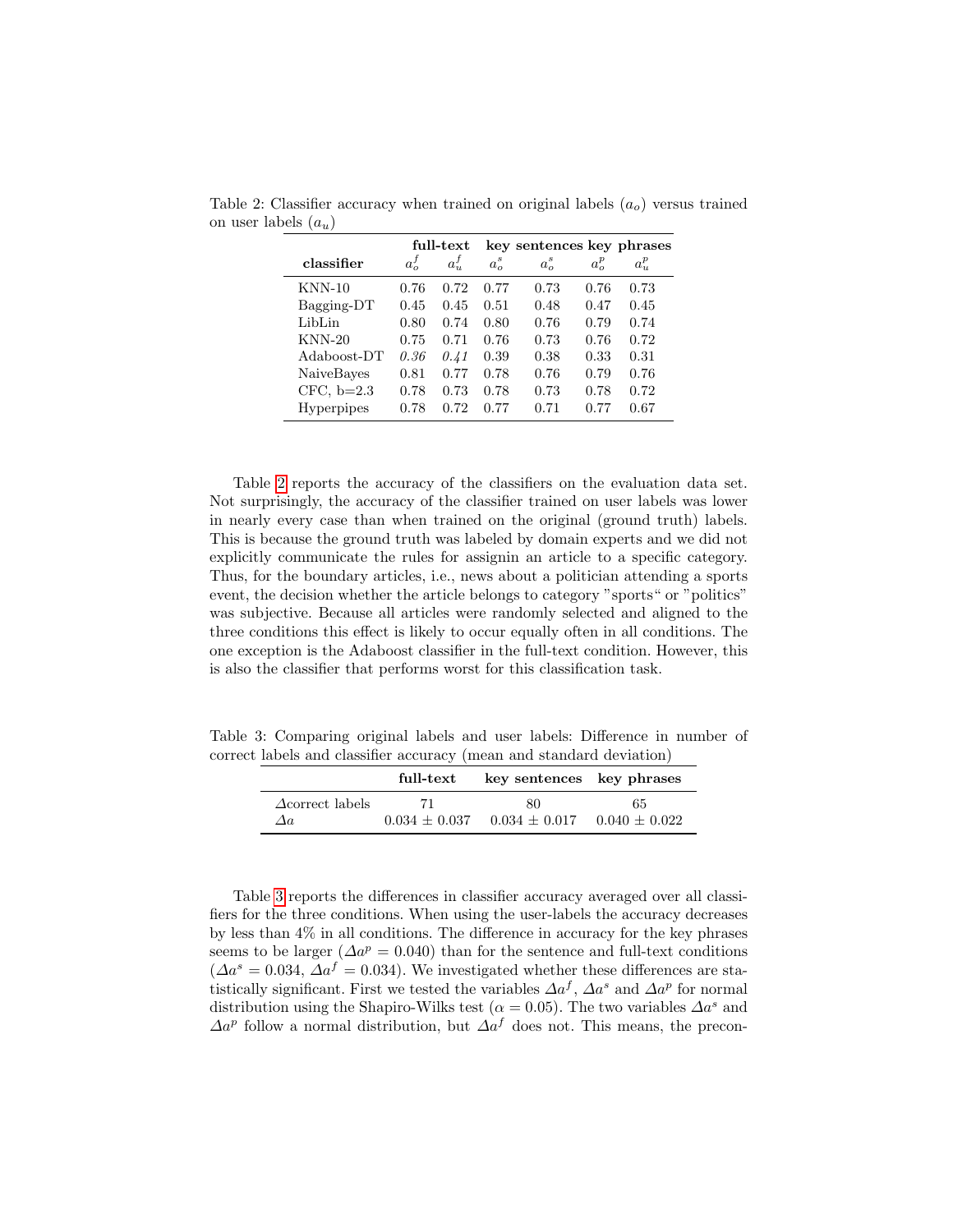ditions for calculating ANOVA or paired t-Tests was not fulfilled. Therefore we used the Wilcoxon rank sum test for unpaired samples to compare the mean values using  $\alpha = 0.05$ . We found no significant difference between any of the conditions, the test statistics are as follows: full-text vs key phrases  $W = 39$ ,  $p = .462$ , full-text vs key sentences  $W = 34$ ,  $p = .833$ , key sentences vs key phrases  $W = 29, p = .753$ .

To sum up, we found no influence of the different representation forms on classifier accuracy.

# <span id="page-12-0"></span>6 Discussion

In this section we discuss our hypotheses outlined at the beginning of section [4](#page-4-0) in the light of the results of the previous section. The evaluation showed that users can label key words twice as fast but with the same accuracy as full-text documents. Labeling of key sentences is fast too, but the labeling accuracy is significantly lower than in the full-text condition. This means we can accept hypotheses H1: that a compressed representation leads to faster decisions, regardless whether this decision is correct or not. Hypothesis H2 must be rejected, there is a difference in the number of correct labels when varying the representation form. More specifically, users are most accurate when using full-text or key phrases, indicating that the TextRank algorithm for keyword extraction performs well in filtering out information irrelevant for text categorization while keeping the information required to identify the category. On the contrary, the labeling accuracy for key sentences is significantly lower, indicating that key sentences are less informative on average, obviously either irrelevant or ambiguous sentences are extracted. In our experiments we found no influence of this different labeling accuracy on classifier performance confirming hypothesis H3. On the one hand this might be due to the noise tolerance of the used classifiers and the practically low amount of noise. In our experiment, it makes no difference for the classifier whether 65 or 80 out of 370 documents are labeled incorrectly. We expect this difference to become significant when the number of training items (and thus the number of mislabeled items) increases.

Summing up, our evaluation shows that: Key phrases are a fast and accurate representation for document labeling. In fact, users labeled key phrases twice as fast and as accurately as full-text documents.

## 7 Conclusion and Future Work

We investigated two different condensed representations of text, key phrases and key sentences, for the purpose of faster document labeling. Both representation forms can be generated in a fully automatic way. In a user evaluation we compared the labeling accuracy and time of the users when using these condensed representations to the baseline, the full-text representation of the texts. Our evaluation shows that the users labeled key phrases twice as fast but as accurately as full-text documents. This finding points toward a feasible way to decrease the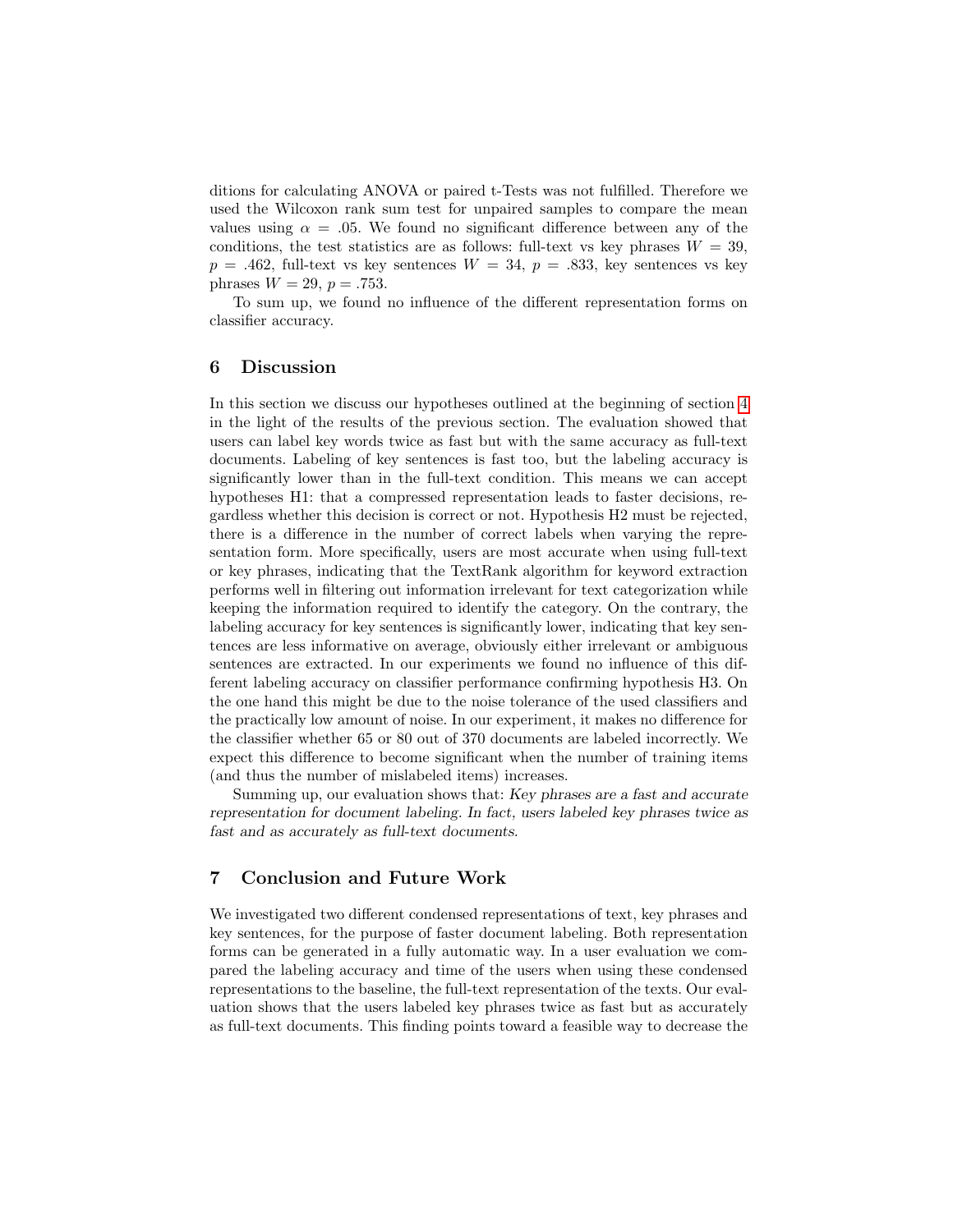time and cost for the generation of training data. Word clouds for labeling can be easily combined with other approaches such as active learning.

Further experiments are necessary to investigate the benefit for other classification tasks. Directions of experiments include: different languages (other than German), hierarchical and/or multi-label classification problems. Further, the process of extracting the condensed information (keyword extraction) as well as the presentation (number of keywords to show, layout algorithm) can be varied. During the user evaluation we got the impression, that different users used different reading patterns ranging from sequential word-by-word reading to scanning. We plan an eye-tracking study to investigate to which extend the reading patterns influence the efficiency of the word cloud representation. Following this direction, an application can then implement a combined or adaptive user interface: the initial representation is the word cloud, once the user feels that the presented information is insufficient to identify the label she can request the full-text article.

## Acknowledgement

The Know-Center is funded within the Austrian COMET Program under the auspices of the Austrian Ministry of Transport, Innovation and Technology, the Austrian Ministry of Economics and Labor and by the State of Styria. COMET is managed by the Austrian Research Promotion Agency FFG.

## References

- <span id="page-13-4"></span>1. Wordle - Beautiful Word Clouds. www.wordle.net, <http://www.wordle.net>, accessed: 2011-04-25
- <span id="page-13-2"></span>2. Baldridge, J., Palmer, A.: How well does active learning actually work?: Timebased evaluation of cost-reduction strategies for language documentation. In: Proc. of the 2009 Conference on Empirical Methods in Natural Language Processing (EMNLP). pp. 296–305. Association for Computational Linguistics, Morristown, NJ, USA (2009)
- <span id="page-13-1"></span>3. Druck, G., Mann, G., McCallum, A.: Learning from labeled features using generalized expectation criteria. In: SIGIR '08: Proceedings of the 31st annual international ACM SIGIR conference on Research and development in information retrieval. pp. 595–602. ACM, New York, NY, USA (2008), [http://portal.acm.](http://portal.acm.org/citation.cfm?id=1390436#) [org/citation.cfm?id=1390436#](http://portal.acm.org/citation.cfm?id=1390436#)
- <span id="page-13-0"></span>4. Duda, R.O., Hart, P.E., Stork, D.G.: Pattern Classification (2nd Edition). Wiley-Interscience, 2 edn. (November 2000)
- <span id="page-13-5"></span>5. Fan, R.E., Chang, K.W., Hsieh, C.J., Wang, X.R., Lin, C.J.: Liblinear: A library for large linear classification. J. Mach. Learn. Res. 9, 1871–1874 (2008)
- <span id="page-13-6"></span>6. Guan, H., Zhou, J., Guo, M.: A class-feature-centroid classifier for text categorization. In: Proc. of the International conference on World Wide Web (WWW). pp. 201–210. ACM, New York, NY, USA (2009)
- <span id="page-13-3"></span>7. Gupta, V., Lehal, G.: A survey of text summarization extractive techniques. Journal of Emerging Technologies in Web Intelligence 2(3) (2010), [http://ojs.](http://ojs.academypublisher.com/index.php/jetwi/article/view/0203258268) [academypublisher.com/index.php/jetwi/article/view/0203258268](http://ojs.academypublisher.com/index.php/jetwi/article/view/0203258268)